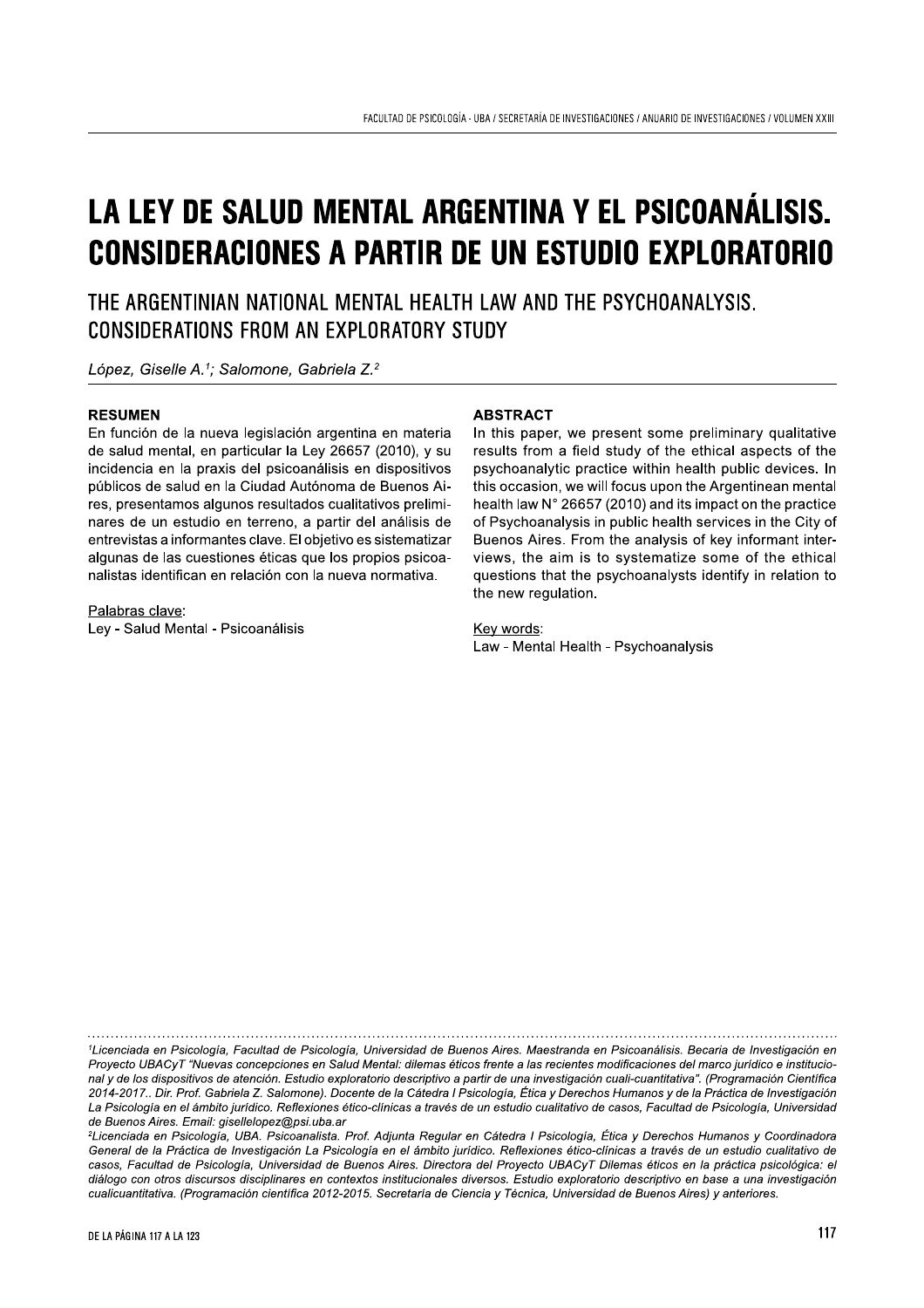## **INTRODUCCIÓN**

Como parte de un estudio de las cuestiones éticas de la práctica<sup>1</sup> psicoanalítica en dispositivos públicos de salud<sup>2</sup>, presentamos algunos resultados cualitativos preliminares de un estudio en terreno, a partir del análisis de entrevistas a informantes clave. En esta ocasión, nos abocaremos al estudio de la normativa argentina de salud mental, en particular la Ley nacional N° 26657, que fuera sancionada en 2010 y reglamentada en 2013 (Decreto 603/2013). Al respecto, en el presente artículo se hará foco en su espíritu y su incidencia en la praxis de los psicoanalistas en dispositivos públicos de salud en la Ciudad Autónoma de Buenos Aires. A partir del análisis de entrevistas a informantes clave, el objetivo es sistematizar algunas de las situaciones éticamente dilemáticas que los psicoanalistas identifican en relación con la nueva normativa, que enmarca su práctica como agentes de salud mental.

## ACERCA DE LA NOCIÓN DE "SALUD MENTAL"

El concepto de "salud mental", que se desprende del discurso de la salud pública en general, no tiene un sentido único y así ha sido a lo largo de la historia. La Constitución de la Organización Mundial de la Salud de 1946<sup>3</sup> describe a la salud mental como un "completo estado de bienestar físico, mental y social, y no solamente la ausencia de afecciones o enfermedades" (OMS, 1946). Además de plantear algunas críticas a este concepto de salud<sup>4</sup>, Alicia Stolkiner (2003) se refiere a esta afirmación como: "...una definición tendiente a señalar la función del estado y la sociedad en el cuidado colectivo de la salud", haciendo referencia a un modelo de Estado (de Bienestar) que la Organización proponía para el desarrollo de los países, que articulaba la salud de la población al campo de las políticas de salud, la provisión de agua potable, las condiciones de vivienda digna, etc. Esta definición, establecida después de la segunda guerra mundial, cuestiona la idea de que la enfermedad es exclusivamente un problema individual y biológico, al incluir también lo psíquico y lo social, además de lo físico (Op. Cit.).

Al mismo tiempo, esta definición por la positiva de la salud, contrasta con el enfoque tradicional que entiende a la

salud como ausencia de enfermedad. Georges Canguilhem (2004) lo plantea del siguiente modo: "La salud es un tema filosófico frecuente en la época clásica y en el Siglo de las Luces, tema abordado casi siempre de la misma manera y por referencia a la enfermedad, cuya dispensa es tenida en general por equivalente de la salud".

Se comprueba que la perspectiva planteada por la OMS convive desde siempre con lo que el especialista en salud pública, Eduardo Menéndez (1988), denominó "Modelo Médico Hegemónico". En sus términos: "Por MMH entiendo el conjunto de prácticas, saberes y teorías generados por el desarrollo de lo que se conoce como medicina científica, el cual desde fines del siglo XVIII ha ido logrando establecer como subalternas al conjunto de prácticas, saberes e ideologías teóricas hasta entonces dominantes en los conjuntos sociales, hasta lograr identificarse como la única forma de atender la enfermedad legitimada tanto por criterios científicos, como por el Estado". El autor destaca como rasgo estructural dominante de este modelo al biologismo, entendido como factor causal de la enfermedad, sin tomar en cuenta la red de relaciones sociales. Asimismo señala que, a pesar de su vigencia, el modelo está en crisis desde la década de 1960 y que en los años '70 se hicieron evidentes las limitaciones y fracasos de la intervención médica y psicológico-psiquiátrica, respecto de problemas de salud mental como alcoholismo, drogadicción, depresión, suicidio, homicidio, entre otros (Op. Cit).

Retomando la idea del lugar del Estado respecto de la salud de la población, el psicoanalista Eric Laurent (1995) afirma que: "... en lo que concierne a la salud, el orden público está desplazado por el nuevo estatuto del amo. El nuevo amo está preocupado por las mediciones. Cada vez más los nuevos políticos se centran en la publicación de cifras, índices y sondeos (...)". Así el autor se refiere a la estandarización que caracteriza a la salud mental, como discurso científico y social, en tanto se basa principalmente en la estadística para definir el diagnóstico, la prevención y el tratamiento del padecimiento mental. Se trata de la lógica general de la regla, el "para todos" los casos.

En esta línea, el psiquiatra y psicoanalista francés Franck Chaumon observa que la creciente demanda social dirigida a las disciplinas en salud mental les impone operar en un doble sentido, tanto sobre el malestar en la cultura como sobre el sufrimiento individual. Advierte que al mismo tiempo, como contrapartida, se les supone el deber de su sometimiento a las exigencias y los valores de la época, por lo que ese pedido de respuesta al sufrimiento individual entra en contradicción con la lógica uniformizante que impera en la actualidad: "Mientras que se les reclama una mayor atención a los 'sufrimientos psicológicos' (...) mientras que el tratamiento psicológico de las personas se convierte en un imperativo social, se organizan dispositivos y se evalúan las prácticas según modelos resultantes no de la clínica, sino según las normas de qestión de las poblaciones y los establecimientos" (CHAU-MON, 2008)<sup>5</sup>. De este modo, Chaumon denuncia un falso interés por lo singular, puesto que al mismo tiempo que se

<sup>&</sup>lt;sup>1</sup>Nuevas concepciones en Salud mental: dilemas éticos frente a las recientes modificaciones del marco jurídico e institucional y de los dispositivos de atención. Estudio exploratorio descriptivo a partir de una investigación cuali-cuantitativa. (Programación Científica 2014-2017)

<sup>&</sup>lt;sup>2</sup>Proyecto: Cuestiones éticas de la salud mental en los dispositivos públicos: las peculiaridades de la práctica del psicoanalista frente a los discursos institucionales. Convergencias y divergencias entre el campo normativo y la dimensión clínica. Estudio exploratoriodescriptivo.

<sup>&</sup>lt;sup>3</sup>Constitución adoptada por la Conferencia Sanitaria Internacional de la OMS, celebrada en Nueva York del 19 de junio al 22 de julio de 1946

<sup>&</sup>lt;sup>4</sup> Los cuestionamientos de la autora en este texto recolectan posiciones de diversos autores que señalan críticamente el planteo de la salud como un estado, la noción de completo bienestar y soslayar el hecho de que el bienestar en determinadas condiciones negativas o adversas puede ser signo de enfermedad. Puesto que este tema excede los propósitos de este trabajo, solo hacemos mención a ello.

<sup>&</sup>lt;sup>5</sup>Citado y comentado en Salomone, 2011.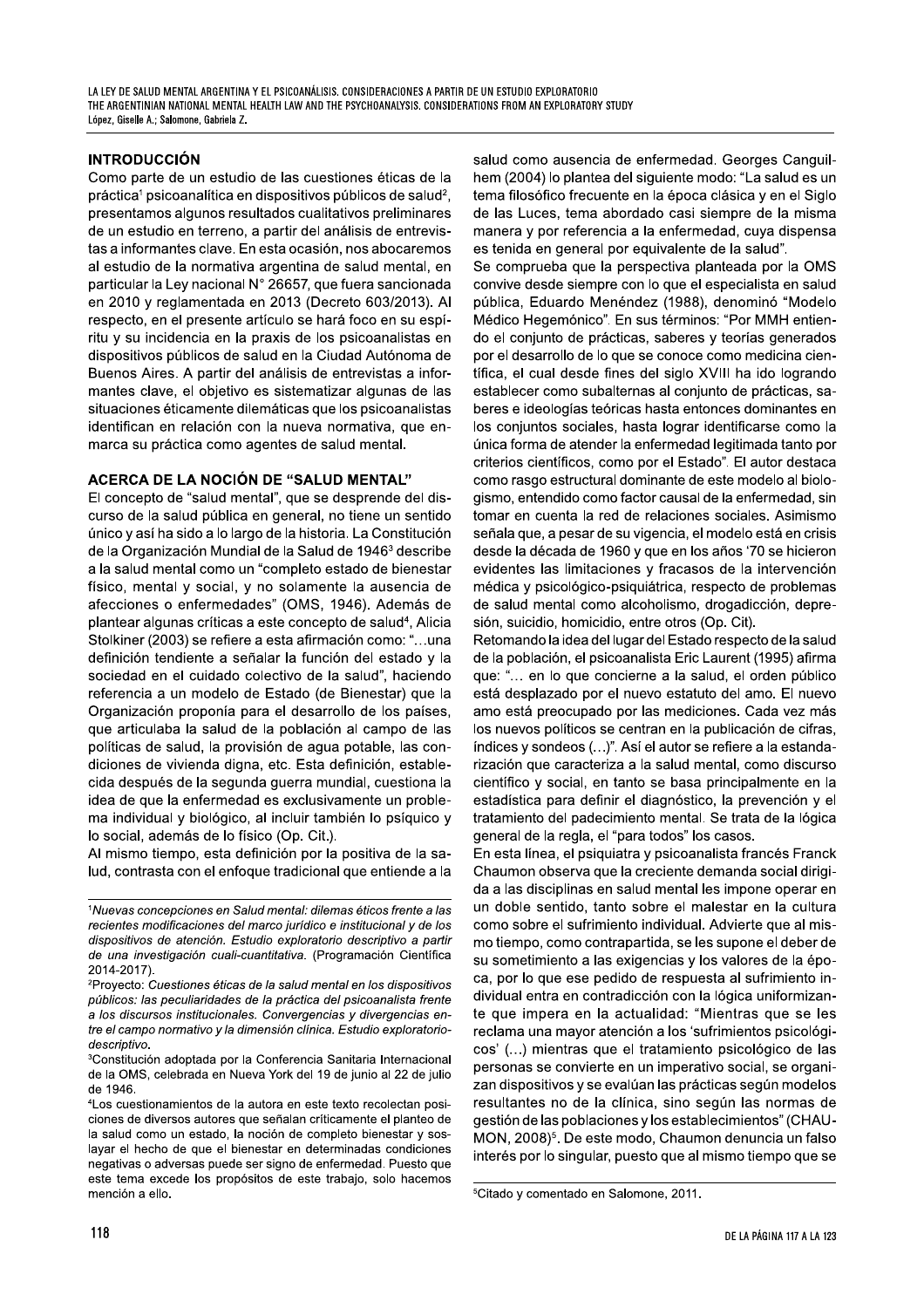insta a tomar al sujeto en la singularidad de su palabra, las políticas reales se organizan según un enfoque estadístico de la clínica, como el DSM<sup>6</sup>, y los flujos financieros de las instituciones hospitalarias: "El usuario, cuyas necesidades se definen previamente a partir de la estadística de las poblaciones, no es el sujeto de la clínica, portador de una demanda, como tal radicalmente singular". Eric Laurent lo plantea en los siguientes términos: "El Estado contemporáneo, profundamente endeudado, propone una nueva definición del horizonte democrático prometido al ciudadano. Ya no se trata más de asegurar la felicidad ni el bienestar social (Welfare), es necesario ahora limitarse a lo que tiene un efecto científicamente demostrado" (LAURENT, 1995).

En términos de desafío, Augsburger y Gerlero (2005), docentes e investigadoras de la Facultad de Psicología de la Universidad Nacional de Rosario, sostienen que "las nuevas exigencias y demandas que la epidemiología en el área de la salud mental recibe no permite continuar pensando el proceso de salud - enfermedad apenas a través de los elementos conceptuales y analíticos que propone la bio-medicina, sino que sostiene como desafío reubicar el concepto en la interfase entre las ciencias sociales y las ciencias de la salud, constituyendo allí la noción de sujeto una pieza clave" (p. 5). La siguiente concepción de salud y enfermedad contribuye en esta perspectiva: "como un proceso colectivo, profundamente influido por determinantes sociales que deben ser tenidos en cuenta para poder contribuir efectivamente a la protección de la salud de las poblaciones y las personas" (BONAZZOLA, 2009).

En esta línea, la Ley nacional de salud mental N° 26657 de argentina define a la salud mental como "un proceso determinado por componentes históricos, socio-económicos, culturales, biológicos y psicológicos, cuya preservación y mejoramiento implica una dinámica de construcción social vinculada a la concreción de los derechos humanos y sociales de toda persona".

Tanto desde el plano jurídico como desde el campo de los derechos se trata de una ley pionera respecto de la concepción de las personas con padecimiento mental como sujeto de derecho, resguardando derechos fundamentales como la dignidad, la autonomía, la privacidad, la no estigmatización, entre muchos otros. Para los practicantes del psicoanálisis, tal avance en materia de derechos humanos supone una doble responsabilidad profesional: el poder garantizar la protección de estos derechos a la vez que atender a la dimensión singular en función de la ética de su práctica.

Continuando con el planteo de Laurent: "...indiscutiblemente la salud mental existe, pero tiene poco que ver con lo mental, y muy poco con la salud. Tiene relación con el Otro, y con el silencio. La salud mental es lo que asegura el silencio del Otro, así como la salud es el silencio de los órganos. (...) Jacques-Alain Miller situaba esto diciendo que la salud mental es ante todo una cuestión de orden público" (LAURENT, 1995). Es en tanto profesionales de la salud que los psicoanalistas desarrollan su praxis en un contexto socio-histórico, económico y cultural determinado y, por ende, la Ley de salud mental argentina les concierne sin excepción. Consecuentemente, en virtud de la distancia entre las nociones de "salud mental" y la lógica singular del psicoanálisis, se torna necesario echar luz sobre las conceptualizaciones que emanan de la ley y su incidencia en la práctica psicoanalítica.

Esta legislación fue necesaria ya que los instrumentos internacionales<sup>7</sup> en materia de derechos humanos, así como también los fallos<sup>8</sup> de la Corte Suprema de Justicia de la Nación exhortaban a la reforma legal del sistema vigente, exigiendo una actualización acorde al paradigma de derechos. Esta disposición, por tanto, supone la introducción de varias novedades en materia de salud mental, entre las que señalamos en particular las siguientes: una concepción integral de la salud mental; la no discriminación a partir de un diagnóstico en salud mental, la presunción de capacidad de todas las personas, el abordaje interdisciplinario (capítulo 5°), la incorporación de la problemática de las adicciones como competencia del campo de la salud (capítulos 4° y 7°), el acento en la pauta de consentimiento informado para todas las intervenciones en pos del resguardo de la autonomía del paciente (artículo 10°). Además, la norma -a lo largo de todo su articulado-hace lugar al derecho a la identidad así como de la preservación de la historia y la genealogía de los sujetos y de la preservación del lazo social. Por otra parte, promueve la protección del derecho a la identidad de género y la libre orientación sexual, impidiendo que esto sea motivo de discriminación injusta, punto interesante en tanto se adelanta a la ley de identidad de género, sancionada en 2012.

## ALGUNAS REFLEXIONES SOBRE LA LETRA DE LA **LEY**

La ley 26657 plantea como objetivo principal "asegurar el derecho a la protección de la salud mental de todas las personas, y el pleno goce de los derechos humanos de aquellas con padecimiento mental" (artículo 1°). Es decir, el espíritu de la norma es introducir una concepción integral de la salud mental, que no se reduce al campo médico psiquiátrico, sino que agrega los aspectos psicológicos, así como la dimensión social y cultural, haciendo lugar a la dimensión de los derechos.

Sabemos que el campo normativo, en su condición particular, se caracteriza por una lógica de lo general, es decir, legisla con un "para todos", en pos de garantizar su efectivización. Al mismo tiempo, en el campo del psicoanálisis interesa el aspecto singular que comporta cada caso, en tanto es la ética del deseo inconsciente la que define la ética del psicoanálisis. Justamente, con respecto a la

<sup>&</sup>lt;sup>6</sup>Diagnostic and Statistical Manual of Mental Disorders.

<sup>&</sup>lt;sup>7</sup>Por ejemplo, la Convención sobre los Derechos de las Personas con Discapacidad.

<sup>&</sup>lt;sup>8</sup>Se trata de los fallos "R.M.J. sobre insania (C.S.J.N., 19/2/2009),

<sup>&</sup>quot;Tufano, Ricardo Alberto sobre internación (C.S.J.N., 27/12/2005), "Arriola, Sebastián y otros sobre causa nº 9080 (C.S.J.N., 25/08/2009)".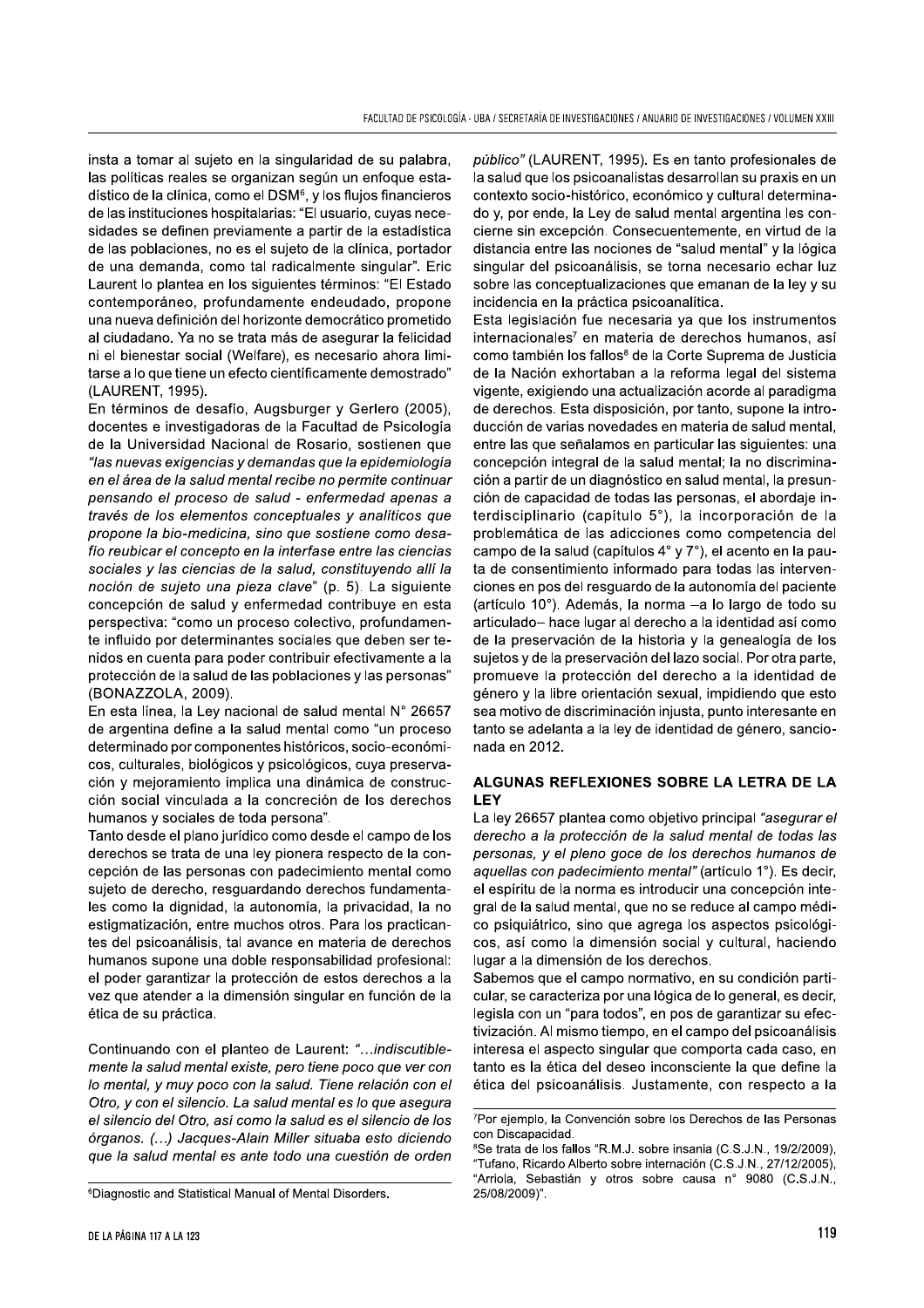cuestión ética de la singularidad, cabe destacar una característica de esta ley que analizamos: aún dentro de la lógica general que distingue el campo normativo, la ley hace lugar al criterio del profesional y a la singularidad del caso. Incluye algunos pasajes harto interesantes en tanto propician la aplicación de la ley según las decisiones que cada paciente y su situación imponen al profesional tratante. Es decir, la ley, en forma expresa, alude a la responsabilidad del profesional sobre realizar una lectura caso por caso, que tenga en cuenta sus peculiaridades. A continuación, transcribimos algunos de estos pasajes en que la legislación conmina al profesional a intervenir haciendo lugar a la singularidad:

Por ejemplo, en el artículo 5° se establece que "La existencia de diagnóstico en el campo de la salud mental no autoriza en ningún caso a presumir riesgo de daño o incapacidad, lo que sólo puede deducirse a partir de una evaluación interdisciplinaria de cada situación particular en un momento determinado" (el destacado es nuestro). Es decir, se introduce en este punto un intersticio para deslindar los campos de la psicopatología y la incapacidad, contribuyendo así a establecer un lugar posible para la responsabilidad subjetiva que, si bien tendrá que ver con las coordenadas singulares del caso, de ningún modo queda eliminada a priori.

En el acápite d) del artículo 7°, la ley establece que toda persona con padecimiento mental tiene: "Derecho a recibir tratamiento y a ser tratado con la alternativa terapéutica más conveniente, que menos restrinia sus derechos y libertades, promoviendo la integración familiar, laboral y comunitaria" (el destacado es nuestro). Es decir, deja a cargo del profesional la responsabilidad, pero a la vez la autonomía de construcción del dispositivo analítico -si el paciente así lo eligiera, como veremos en el próximo párrafo- con las características más adecuadas para cada paciente. Al decir de Jacques Lacan (1958), se trata de la táctica del analista, nivel en que -por motivos teóricos y éticos- el analista tiene mayor libertad.

Asimismo, se confiere a los pacientes el "Derecho a poder tomar decisiones relacionadas con su atención y su tratamiento dentro de sus posibilidades" (acápite k). En este punto es el profesional quien posee la responsabilidad de evaluar la capacidad y nivel de autonomía del paciente para tomar sus decisiones y, al mismo tiempo, este articulado sienta las condiciones de posibilidad para el campo de la responsabilidad subjetiva, alentando que el sujeto se confronte con su decisión, de acuerdo a sus posibilidades singulares.

En la reglamentación de la ley (2013), el articulado establece: "Todo paciente, con plena capacidad o, sus representantes legales, en su caso, podrán disponer directivas anticipadas sobre su salud mental, pudiendo consentir o rechazar determinados tratamientos médicos y decisiones relativas a su salud, las cuales deberán ser aceptadas por el equipo interdisciplinario interviniente a excepción que aquellas constituyeran riesgo para sí o para terceros. Dichas decisiones deberán asentarse en la historia clíni-

ca. Asimismo, las decisiones del paciente o sus representantes legales, según sea el caso, podrán ser revocadas. El equipo interdisciplinario interviniente deberá acatar dicha decisión y adoptar todas las formalidades que resulten necesarias a fin de acreditar tal manifestación de voluntad, de la que deberá dejarse expresa constancia en la historia clínica". Nos interesa señalar que, por una parte, será el profesional quien deberá evaluar si el paciente cuenta con "plena capacidad" para disponer directivas anticipadas sobre su salud mental. Por otra, también deberá ponderar si tales directivas implican o no un riesgo. En otras palabras, se hace hincapié en la idoneidad del profesional en virtud de su criterio profesional y a partir del caso singular. La norma, además, agrega el pedido expreso de dejar constancia de la manifestación de voluntad, es decir, conmina al profesional a tomar una la decisión, así como a dar cuenta de la misma, dejándola asentada por escrito.

Respecto de la cuestión de las internaciones, aspecto que retomaremos más adelante, cabe señalar que en el artículo 14° la norma reza: "Debe promoverse el mantenimiento de vínculos, contactos y comunicación de las personas internadas con sus familiares, allegados y con el entorno laboral y social, salvo en aquellas excepciones que por razones terapéuticas debidamente fundadas establezca el equipo de salud interviniente". En este mismo sentido, el artículo 20°, respecto de las internaciones involuntarias establece que: "La internación involuntaria de una persona debe concebirse como recurso terapéutico excepcional en caso de que no sean posibles los abordajes ambulatorios, y sólo podrá realizarse cuando a criterio del equipo de salud mediare situación de riesgo cierto e inminente para sí o para terceros".

En resumen, en todos los pasajes detallados, la letra de la ley, lejos de expedirse de manera restrictiva sobre el accionar profesional, deja abierta la posibilidad de que el profesional pueda hacer una interpretación y ponderación de la norma en función del caso singular e intervenir desde allí, con la ley como marco del resguardo de los derechos del paciente y como guía de su accionar.

## **ASPECTOS RELEVADOS**

Por una parte, la ley reedita discusiones pasadas: encontramos que el texto formal de la ley pone nuevamente sobre la mesa cuestiones trabajadas y pensadas a lo largo de muchos años, tales como la finalización de los tratamientos, los plazos de los tratamientos, las internaciones, el consentimiento informado. Sin embargo, lejos de constituir temas agotados, la vigencia de la normativa vuelve a abrir espacios de discusión.

En las entrevistas realizadas a informantes clave, hemos introducido la pregunta acerca de esta ley, con el objetivo de indagar si la misma introdujo modificaciones en su práctica, y si consideraban que esta ley favorece u obstaculiza sus intervenciones en la clínica. A partir del análisis cualitativo de los datos obtenidos, se verificaron algunos aspectos recurrentes, a saber:

• Los entrevistados nunca hacen referencia a los pasajes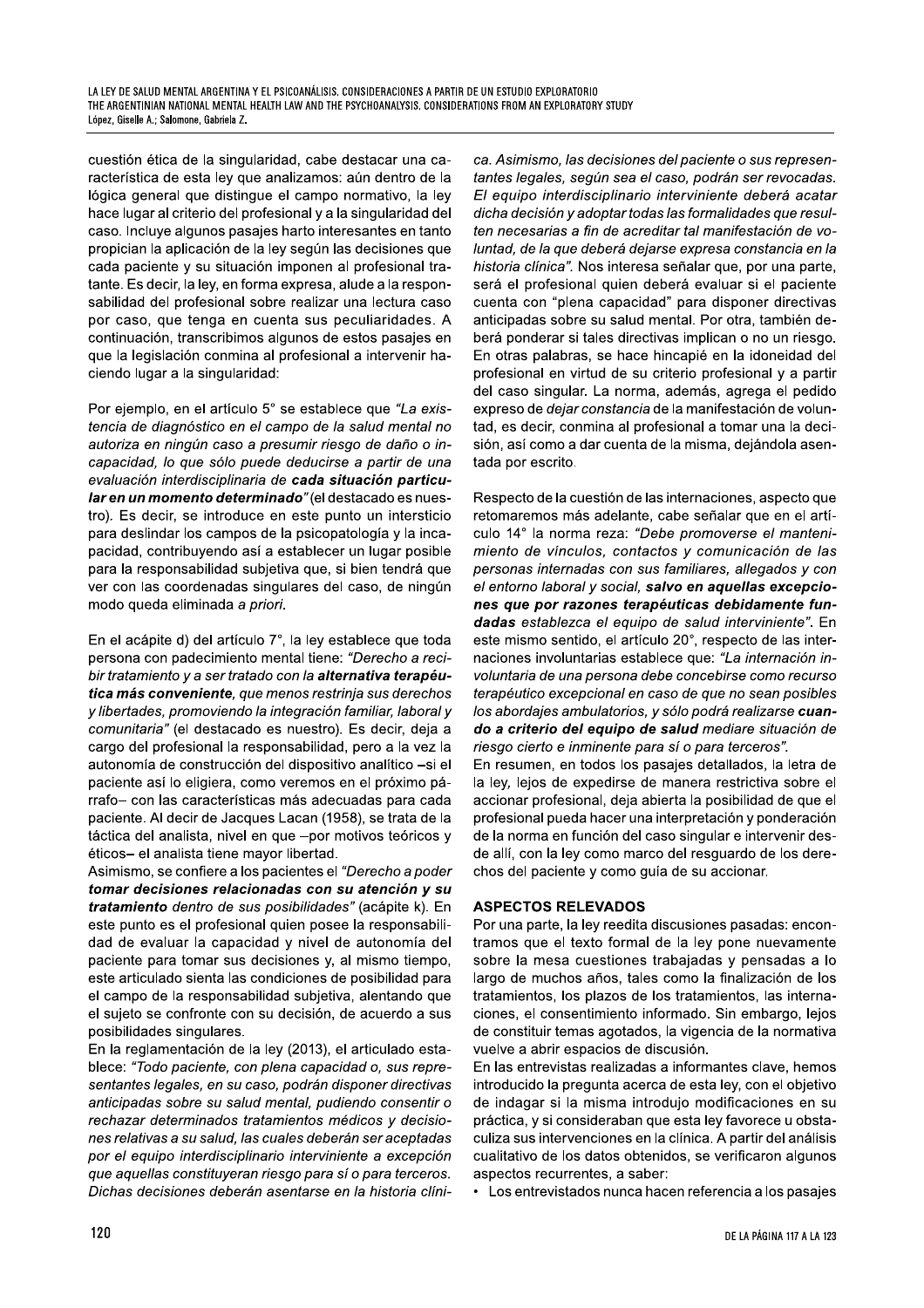desglosados más arriba en que la ley convoca al psicoanalista al campo de la decisión y fundamentación de sus intervenciones a partir de esta libertad de intervención profesional que promueve la normativa. Es decir, de las entrevistas se desprende que esos aspectos de la ley no son tenidos en cuenta.

Por otra parte, es de destacar que -incluso psicoanalistas que se encuentran en puestos de coordinación y con alta capacitación- al referirse a la ley lo hacen de un modo sesgado, que hace suponer una lectura parcializada de la norma. Por ejemplo:

"... [en nuestra institución] no nos toca tan directamente porque está muy dirigida al tema internaciones y nosotros tenemos un porcentaje bajo de internación".

Si bien es cierto que la temática de las internaciones es uno de los puntos más importantes y sobre el cual se introducen un gran número de modificaciones y pautas que la regulan, este comentario desconoce el espíritu y los alcances que la ley impone, siendo que claramente rebasa este tema<sup>9</sup>.

- Internaciones. Encontramos que con frecuencia los profesionales señalan la cuestión de las internaciones como uno de los puntos más difíciles de concretar en la práctica, de acuerdo con los lineamientos de la nueva ley. Al respecto, lo novedoso es que la ley hace hincapié en que "la internación debe ser lo más breve posible, en función de criterios terapéuticos interdisciplinarios" (artículo 15°). La ley establece una serie de condiciones<sup>10</sup> que apuntan a resquardar la autonomía de los pacientes y la no cronificación de sus patologías; no obstante, no se trata de cuestiones inabordables, sino que conminan al profesional a fundamentar por escrito sus intervenciones clínicas, regulando detalladamente los reguisitos formales de tal fundamentación. Incluso, respecto de las internaciones involuntarias, el artículo 20° reza: "La internación involuntaria de una persona debe concebirse como recurso terapéutico excepcional en caso de que no sean posibles los abordajes ambulatorios, y sólo podrá realizarse cuando a criterio del equipo de salud mediare situación de riesgo cierto e inminente para sí o para terceros". Es decir, vuelve a introducir un lugar para el criterio de los profesionales tratantes, aspecto que consideramos cen-

<sup>9</sup>Es de destacar que, en el Proyecto UBACyT marco de la presente investigación, al realizar esta misma pregunta mediante un cuestionario administrado a profesionales psicólogos, un 12% de la muestra declaró desconocer la nueva ley, por lo que se abstuvo de dar una respuesta. Al respecto, ver: Salomone, G. Z. & López, G. A. (2015). "Contribuciones a la identificación de dilemas éticos de la práctica del psicólogo en instituciones a partir de resultados preliminares del estudio de campo". Anuario de Investigaciones, Volumen XXII. ISSN 0329-5885 (impresa), ISSN 1851-1686 (en línea). Facultad de Psicología, Universidad de Buenos Aires.

10"a) Dictamen profesional del servicio asistencial que realice la internación. Se debe determinar la situación de riesgo cierto e inminente a que hace referencia el primer párrafo de este artículo, con la firma de dos profesionales de diferentes disciplinas, que no tengan relación de parentesco, amistad o vínculos económicos con la persona, uno de los cuales deberá ser psicólogo o médico psiquiatra. b) Ausencia de otra alternativa eficaz para su tratamiento. c) Informe acerca de las instancias previas implementadas si las hubiera".

- La ley como amenaza: Se advierte que la formalización y regulación detallada del resguardo de los derechos de los pacientes a partir de la nueva ley<sup>11</sup>, que -además ha tenido amplia difusión en virtud de su espíritu protector de los derechos humanos para el campo de la salud-genera en los psicoanalistas cierto resquemor de ser observados y juzgados por su accionar. En uno de los casos relevados el psicoanalista entrevistado explica el malestar que provoca en los analistas de su institución el tener que expedirse formalmente en el caso de los oficios judiciales que llegan a la institución para que los profesionales se expidan en virtud de su saber profesional:

"...sí estamos complicados con respecto a tema oficios judiciales, a nosotros nos toca particularmente en el tema oficios judiciales. Hay mucho malestar interno con el tema de los oficios y a qué cosas se pueden poner, no se pueden poner, a dónde va a ir a parar eso, quién lo va a leer..., ¿el juez?, en qué lugar queda el profesional... es decir, todo se mueve para nosotros en este sentido. Es como si fuese el tema de nuestra institución".

Ahora bien, la norma obliga a dar cuenta por escrito de la actuación profesional en todos los ámbitos, por ejemplo, también en el caso del consultorio privado, donde la historia clínica es el instrumento que sienta por escrito toda la información respecto del paciente y de su tratamiento. Sin embargo, esto nunca es considerado por los profesionales, aspecto que retomaremos. Sobre este asunto nos resulta relevante el planteo del psicoanalista Marcelo Barros (2009) quien, refiriéndose a las historias clínicas explica que cuando ésta se transforma en un elemento de control "...es algo diferente al registro que un analista puede llevar sobre un caso, porque es un documento público expuesto a la mirada del Otro institucional. Y es para ese Otro que se la escribe, no solamente para un registro propio o fines de interconsulta", aspecto frente al cual debemos estar advertidos. Así, extendemos estas palabras al caso de los oficios judiciales: se trata de la letra escrita que expone la actuación del profesional. Al decir de Lacan (1958), es el analista sentado en el banquillo, dando razones de su praxis. Ahora bien, si al interior del psicoanálisis nos conminamos a poder demostrar la validez y pertinencia de nuestros actos mediante los ateneos clínicos, presentación de casos, el dispositivo del "pase", las supervisiones, entre otros, ¿por qué se tornará tan incómodo cuando esto debe traspasar los límites de la comunidad psicoanalítica?

-Un aspecto de importancia para el campo de la ética aunque no fue planteado por los analistas en las entrevistas- es el referido al tratamiento de las historias clínicas y las nuevas disposiciones que la ley establece: por ejemplo, el "Derecho del asistido, su abogado, un familiar o

<sup>&</sup>lt;sup>11</sup>Por ejemplo, la ley establece que los pacientes tienen "Derecho a que en el caso de internación involuntaria o voluntaria prolongada, las condiciones de la misma sean supervisadas periódicamente por el Órgano de Revisión" (artículo 7°, punto h).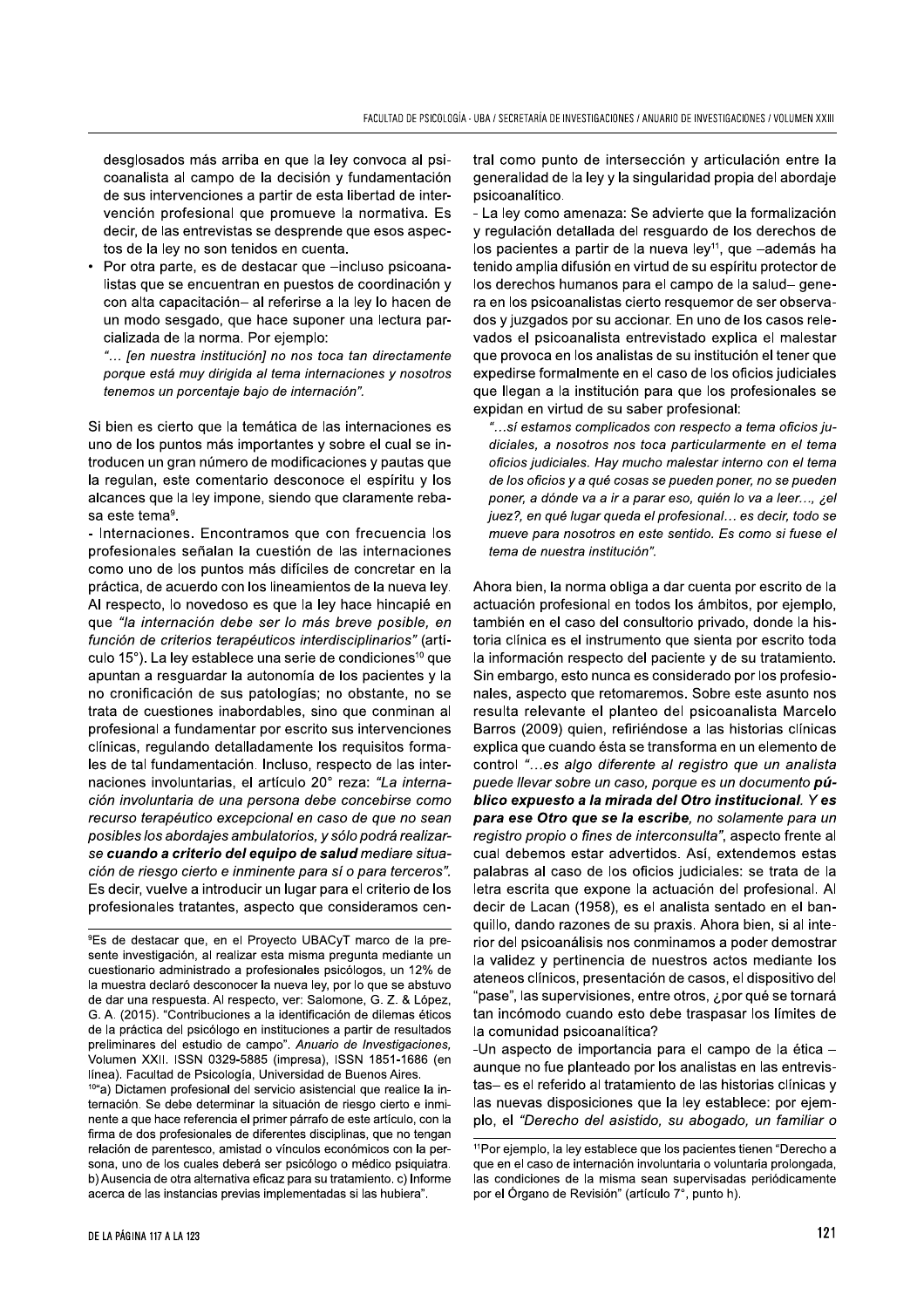allegado que éste designe, a acceder a sus antecedentes familiares, fichas e historias clínicas" (artículo 7°). Esta cuestión ya se había hecho explícita mediante la ley 26.529 sobre los Derechos del Paciente en su Relación con los Profesionales e Instituciones de la Salud, sanciona hacia fines de 2009. En otro lugar (López, 2012) hemos señalado el dilema que se abre en torno de la historia clínica en virtud de que allí debe registrarse por escrito "todo" acto médico realizado o indicado", incluyendo prescripción de medicamentos, estudios, prácticas, diagnóstico, pronóstico, evolución, etc.; a la vez, el titular de la historia clínica es el paciente mismo, quien puede exigir una copia que debe ser entregada dentro de las 48 horas. Si consideramos estas coordenadas es insoslayable estar advertidos de que se abre -para los psicólogos y psicoanalistas-un campo de problemas éticos fundamentalmente en torno a los derechos a la privacidad y confidencialidad (respecto del contenido de la historia clínica así como del almacenamiento de la misma), así como también a las posibles implicancias subjetivas para el paciente a partir de la información consignada en este documento. Es decir, el solo hecho de tener que asentar por escrito cuestiones sobre el tratamiento pone en juego el deber de Secreto Profesional y su concomitante derecho de confidencialidad. Dicha cuestión obliga a pensar qué garantías ofrecen las instituciones públicas y/o privadas sobre la seguridad y la confidencialidad de esta información; y, al mismo tiempo, qué hará el psicólogo cuando dichas condiciones no sean las adecuadas. Del mismo modo, siendo el paciente el titular de su historia clínica con pleno derecho a su acceso, es ineludible la interrogación acerca de las implicancias subjetivas que los diagnósticos, pronósticos y cualquier otra referencia al ser o al padecer del paciente potencialmente conllevan, así como inapelable será para el psicoanalista la pregunta por la transferencia en relación con la lectura de este material.

- Las dificultades para el psicoanálisis en la implementación del Consentimiento Informado. Se trata del "Derecho a ser informado de manera adecuada y comprensible de los derechos que lo asisten, y de todo lo inherente a su salud y tratamiento, según las normas del consentimiento informado, incluyendo las alternativas para su atención, que en el caso de no ser comprendidas por el paciente se comunicarán a los familiares, tutores o representantes legales" (artículo 7°). Por una parte, para el Psicoanálisis, el diagnóstico se evalúa y se establece en transferencia, lo que requiere por lo menos una serie de entrevistas donde algo del lazo transferencial pueda producirse y desplegarse y donde, recién allí, podría comunicarse algo del orden del diagnóstico. Por otra parte, los diagnósticos en nuestra clínica tienen una función orientadora respecto de la dirección de la cura a tomar, sin buscar clausurar el destino de un sujeto que pudiera quedar reducido a la marca aportada por una nomenclatura estandarizada. Otro aspecto a considerar es la cuestión de la autonomía. La mera aplicación del consentimiento informado no garantiza el resguardo de la autonomía, en tanto se podría emplear la influencia de la transferencia para conseguir que el paciente consienta, burlando así de un modo paternalista su autonomía, tal como ubica el psicoanalista Orlando Calo (2002). Así también, el autor destaca que el consentimiento "durará mientras la resistencia no haga su aparición" (p. 33). Con respecto a la exigencia para el profesional de informar sobre tratamientos alternativos posibles y de manera no tendenciosa, resulta de cumplimiento "imposible": "es apenas imaginable un psicoanalista explicando al paciente que puede recurrir a opciones sistémicas" o a la inversa. Estos, por citar algunos, constituyen los puntos problemáticos más frecuentes respecto a esta pauta deontológica y jurídica.

# **COMENTARIOS FINALES**

El estudio de carácter exploratorio descriptivo que estamos llevando a cabo nos permitió identificar algunos de los problemas y dilemas éticos más frecuentes que se suscitan en la práctica del psicoanalista en virtud de la nueva ley de salud mental nacional. Ubicar estas cuestiones permite identificar al mismo tiempo las concepciones y prejuicios que se han ido sedimentando en torno del conocimiento sobre la ley, sus alcances normativos e incluso clínicos.

Si bien, como toda norma, la ley exige un acto de lectura que haga lugar a su interpretación y ponderación, cabe destacar que un estudio detallado de sus enunciados nos permitió ubicar esos puntos en que la propia ley hace lugar a la lectura del caso particular del que se trate. Como señalamos más arriba, ofrece resquicios donde el profesional debe tomar decisiones clínicas respecto de sus intervenciones.

No obstante, con frecuencia las respuestas de los entrevistados mostraron un desconocimiento de la lev o, como dijimos, prejuicios que impiden una lectura genuina de las normativas que permita asumir una posición frente a ellas, lo cual confronta con el campo de la responsabilidad en sentido amplio. La pregunta por la ética no puede desconocer su relación con el acto de decisión y, por ende, con el campo de la responsabilidad.

Sería deseable que, siendo las normativas vigentes el contexto de nuestra práctica, puedan evitarse las lecturas dogmáticas -- tanto en el sentido de la obediencia como del rechazo-, dando lugar a una lectura que enlace la norma a las vicisitudes singulares de la práctica para que el analista con su ética de lo particular y lo singular pueda asumir su posición.